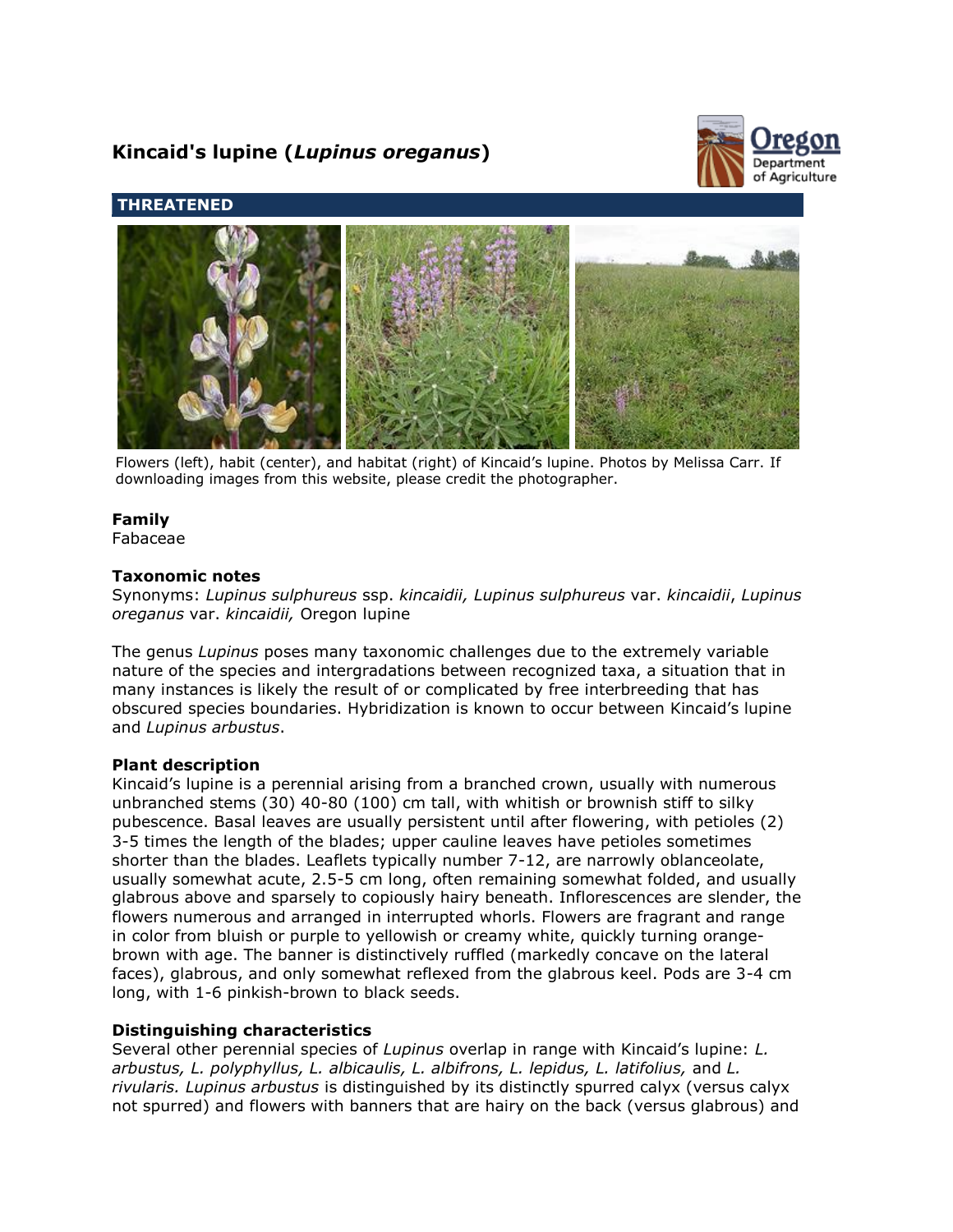distally ciliate keels (versus glabrous keels), *L. polyphyllus* has larger leaflets 5-10 cm long (versus 2.5-5 cm), *L. albicaulis* has leaves with copiously pubescent upper surfaces (versus usually glabrous) and flower banners that lack a distinct ruffle (versus distinctly ruffled), *L. albifrons* has flower banners that are densely pubescent on the back and well reflexed from ciliate keels (versus banners glabrous on the back and only somewhat reflexed from glabrous keels), *L. lepidus* plants are shorter (usually 10-35 cm tall versus usually taller than 40 cm) and its flowers have ciliate keels (versus glabrous), and *L. latifolius* and *L. rivularis* both have branched stems (versus usually unbranched stems) and flowers with banners fairly well reflexed from ciliate keels (versus only somewhat reflexed from glabrous keels). Hybrids between Kincaid's lupine and *L. arbustus* have been documented and may exhibit a spurred calyx.

# **When to survey**

Surveys should be completed when the species is flowering, typically from mid April through June.

# **Habitat**

Kincaid's lupine is found in upland prairie remnants and ecotones between grassland and forest. It usually occurs in heavy, well-drained soils at elevations below 838 m (2750 ft).

Commonly associated native plant species include: *Agoseris grandiflora*, *Arbutus menziesii*, *Balsamorhiza deltoidea*, *Brodiaea coronaria*, *Bromus carinatus*, *Calochortus tolmiei*, *Cryptantha intermedia*, *Danthonia californica*, *Delphinium menziesii*, *Elymus glaucus*, *Eriophyllum lanatum*, *Festuca idahoensis*, *F. roemeri*, *Fragaria vesca*, *F. virginiana*, *Holodiscus discolor*, *Iris tenax*, *Lomatium triternatum*, *L. utriculatum*, *Luzula comosa*, *Madia gracilis*, *Potentilla gracilis*, *Pseudotsuga menziesii*, *Pteridium aquilinum*, *Sanicula crassicaulis*, *Silene hookeri*, *Symphoricarpos mollis*, *Toxicodendron diversilobum*, and *Whipplea modesta.* Commonly associated invasive plants include *Arrhenatherum elatius*, *Brachypodium sylvaticum*, *Dactylis glomerata*, *Festuca arundinacea*, *Rubus armeniacus,* and *Cytisus scoparius.*

#### **Range**

Kincaid's lupine occurs west of the Cascade Range from Douglas County, Oregon north to Lewis County, Washington, with the majority of populations located in the Willamette Valley. There are historic records of the species from Oak Bay, Victoria, British Columbia, but the last collection from this area was made in 1929, and the species is now considered extirpated in Canada. Kincaid's lupine occupies the Klamath Mountains, West Cascade Range and Crest, and Willamette Valley ecoregions.

#### **Oregon counties**

Benton, Douglas, Lane, Linn, Marion, Polk, Washington, Yamhill

# **Federal status**

Threatened

#### **Threats**

Major threats to Kincaid's lupine include habitat loss due to urbanization, agriculture, forestry practices, and roadside maintenance; competition from non-native plants; and successional encroachment by woody plants due to changes in historic disturbance regimes. Hybridization between Kincaid's lupine and other co-occurring lupine species may lead to increased resource competition and genetic swamping of the rare parent genes. Crosses between Kincaid's lupine and *Lupinus arbustus* have been documented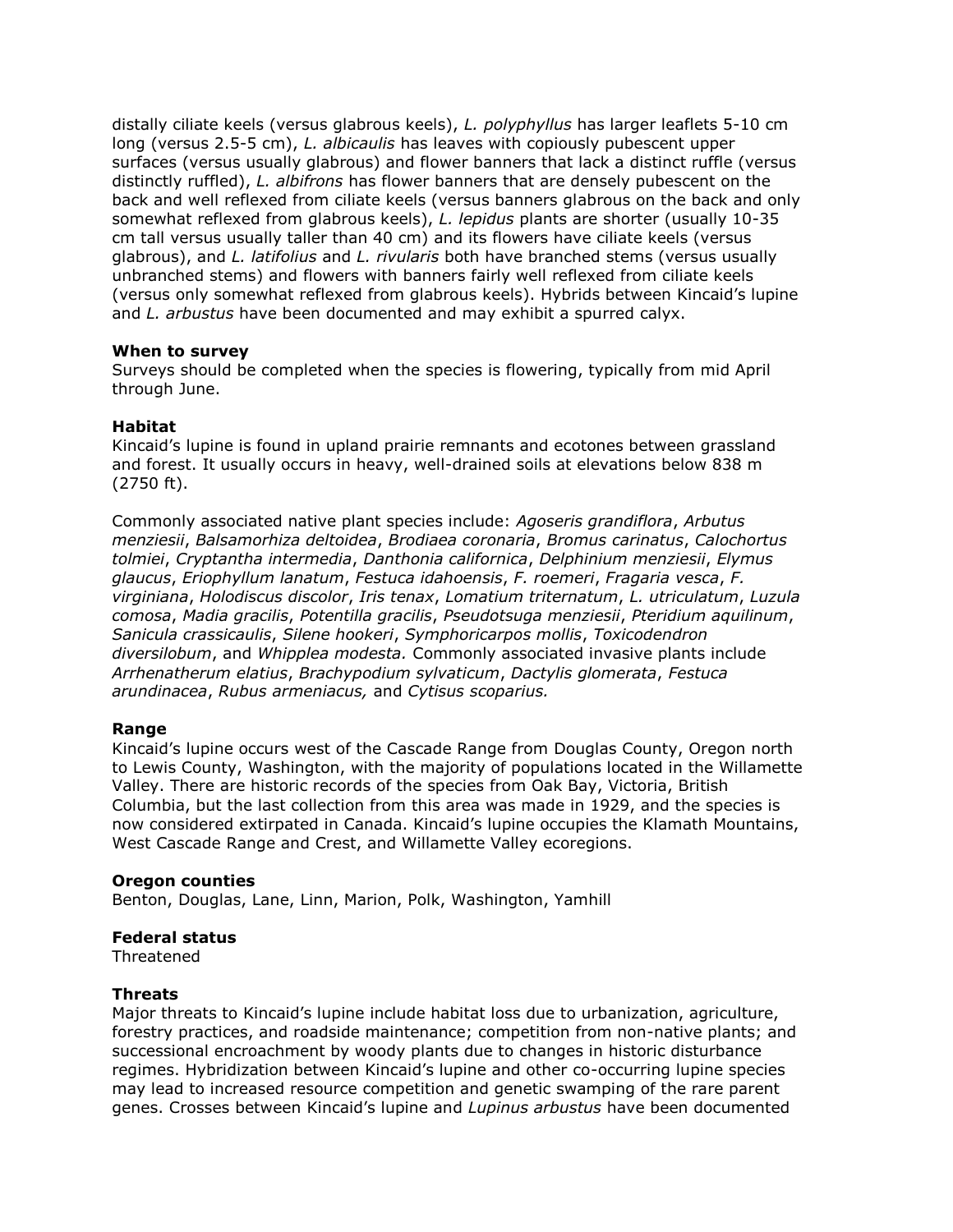at one site. Other factors that may negatively impact Kincaid's lupine include seed, fruit, and flower predation by insects and inbreeding depression due to habitat fragmentation and small population sizes.

#### **Conservation planning**

A [Critical Habitat Designation](http://www.fws.gov/oregonfwo/Species/PrairieSpecies/Documents/FR2006Oct31WVCHFinal.pdf) (pdf document, 2.60 MB) for Kincaid's lupine was issued by the U.S. Fish and Wildlife Service in 2006.

A U.S. Fish and Wildlife Service [Recovery Plan for prairie species of western Oregon and](http://ecos.fws.gov/docs/recovery_plan/100629.pdf)  [southwestern Washington](http://ecos.fws.gov/docs/recovery_plan/100629.pdf) (pdf document, 9.63 MB) was released in 2010 and addresses conservation needs of Kincaid's lupine.

A U.S. Fish and Wildlife Service [5-Year Review](http://ecos.fws.gov/docs/five_year_review/doc3355.pdf) (pdf document, 584 kB) for Kincaid's lupine summarizing conservation issues was released in 2010.

Kincaid's lupine is the primary larval host plant of the federally endangered Fender's blue butterfly (*Icaricia icarioides fenderi*) and recovery efforts for these species should be coordinated. Kincaid's lupine may benefit from additional regulations associated with conservation of the butterfly at sites where the species co-occur.

#### **Did you know?**

Kincaid's lupine reproduces both by seed and by vegetative spread through rhizome growth. Individual clones can live for several hundred years and become very large. Excavations and morphology indicate that a clone can exceed 10 meters (33 feet) across, and plants 10 meters (33 feet) or more apart can be connected by subterranean stems. This complicates population monitoring, as it is difficult to distinguish genetically distinct individuals. Because of this, current monitoring best practices recommend counting square meters of Kincaid's lupine coverage, rather than individual plants.

#### **Current/Recent ODA projects**

Developing population density estimates for nine rare Willamette Valley prairie species

#### **References**

COSEWIC (Committee on the Status of Endangered Wildlife in Canada). 2008. COSEWIC assessment and status report on the Oregon Lupine *Lupinus oreganus* in Canada. Committee on the Status of Endangered Wildlife in Canada. Ottawa.  $vi + 23$ pp. Available at

[http://www.sararegistry.gc.ca/virtual\\_sara/files/cosewic/sr\\_oregon\\_lupine\\_0809\\_e.pdf.](http://www.sararegistry.gc.ca/virtual_sara/files/cosewic/sr_oregon_lupine_0809_e.pdf) (pdf document, 479 kB) Accessed July 19, 2011.

Currin, R., M. Carr, and R. Meinke. 2008. Developing population density estimates for nine rare Willamette Valley prairie species. Report prepared for U.S. Fish and Wildlife Service, Region 1, Portland, Oregon. Oregon Department of Agriculture, Salem, Oregon.

Hitchcock, C. L., A. Cronquist, M. Ownbey, and J. W. Thompson. 1961. Vascular plants of the Pacific Northwest. Part 3: Saxifragaceae to Ericaceae. University of Washington Press, Seattle.

OFP (Oregon Flora Project). 2010. Oregon Plant Atlas. [http://www.oregonflora.org/atlas.php.](http://www.oregonflora.org/atlas.php) Accessed May 3, 2011.